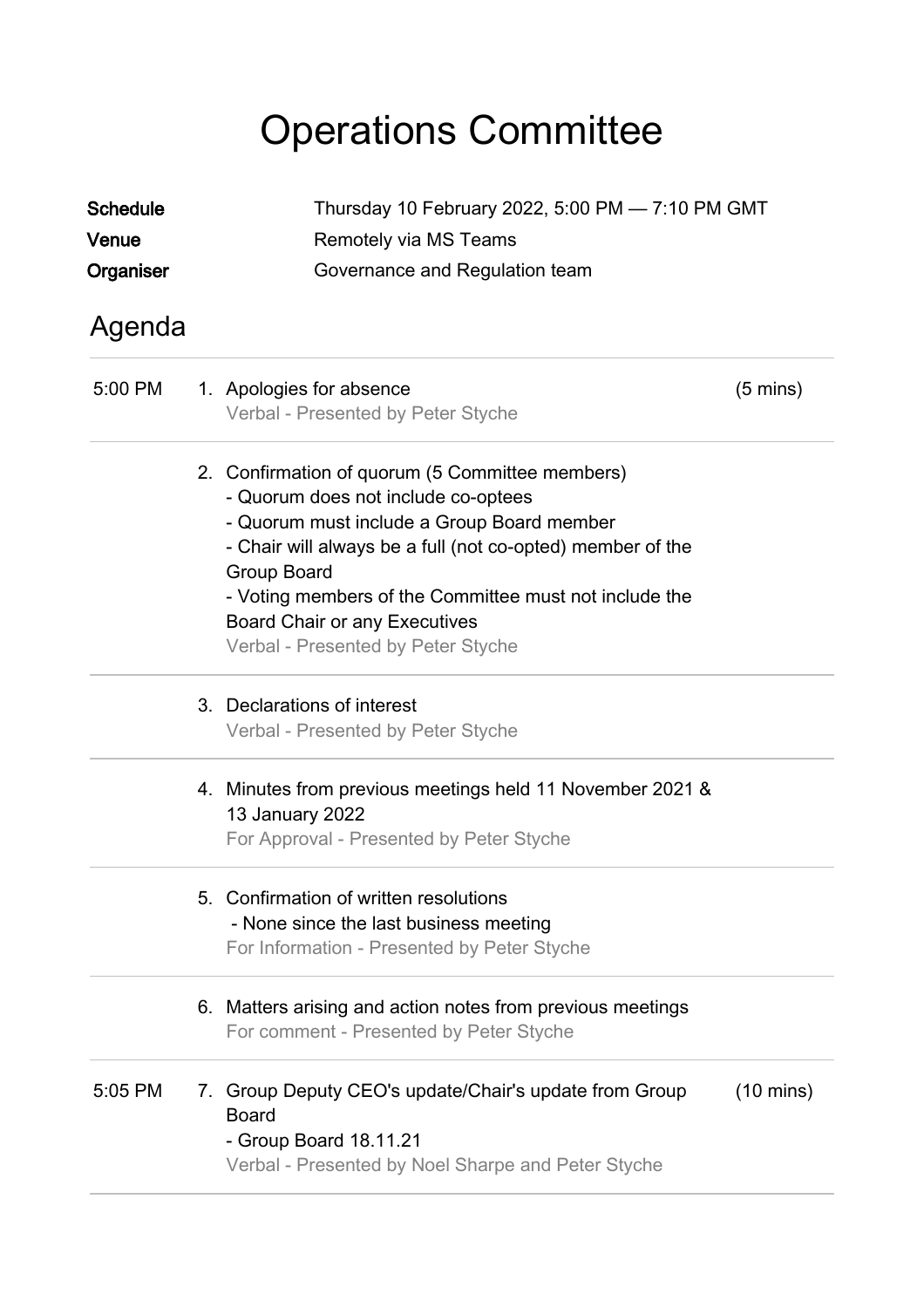| 5:15 PM | 8. Revenue services policy<br><b>Presented by Craig Tyldesley</b><br>For comment                                                            | $(15 \text{ mins})$ |
|---------|---------------------------------------------------------------------------------------------------------------------------------------------|---------------------|
|         | 9. Housing Quality Network re-accreditation - Income<br><b>Management Service</b><br><b>Presented by Craig Tyldesley</b><br>For Information |                     |
| 5:30 PM | 10. Money advice team customer satisfaction<br>For Information - Presented by Gemma Parlby                                                  | $(5 \text{ mins})$  |
| 5:35 PM | 11. Customer Health and Safety update and Customer safety<br>home safety guides<br>Presented by Amy Wunderley<br>For Approval               | $(15 \text{ mins})$ |
| 5:50 PM | 12. Effectiveness of governance review outcomes 2021-22<br>For Approval - Presented by Tina Cunliffe                                        | $(10 \text{ mins})$ |
| 6:00 PM | 13. Rent increase 2022/23<br>For comment - Presented by Edward Mellor                                                                       | $(15 \text{ mins})$ |
| 6:15 PM | 14. Asset management strategy action plan - To follow<br>Presented by Boe Haslam<br>Presentation                                            | $(15 \text{ mins})$ |
| 6:30 PM | 15. Quarter 3 2021/22 Operations Committee performance<br>report<br><b>Presented by Caroline Fraser and Vicki Powell</b><br>For comment     | $(25 \text{ mins})$ |
| 6:55 PM | 16. Update on Scrutiny<br><b>Presentation - Presented by Caroline Fraser</b>                                                                | $(10 \text{ mins})$ |
| 7:05 PM | 17. Forward planning timetable<br>For comment - Presented by Governance and Regulation team                                                 | $(5 \text{ mins})$  |
|         | 18. Any other business<br>Verbal - Presented by Peter Styche                                                                                |                     |